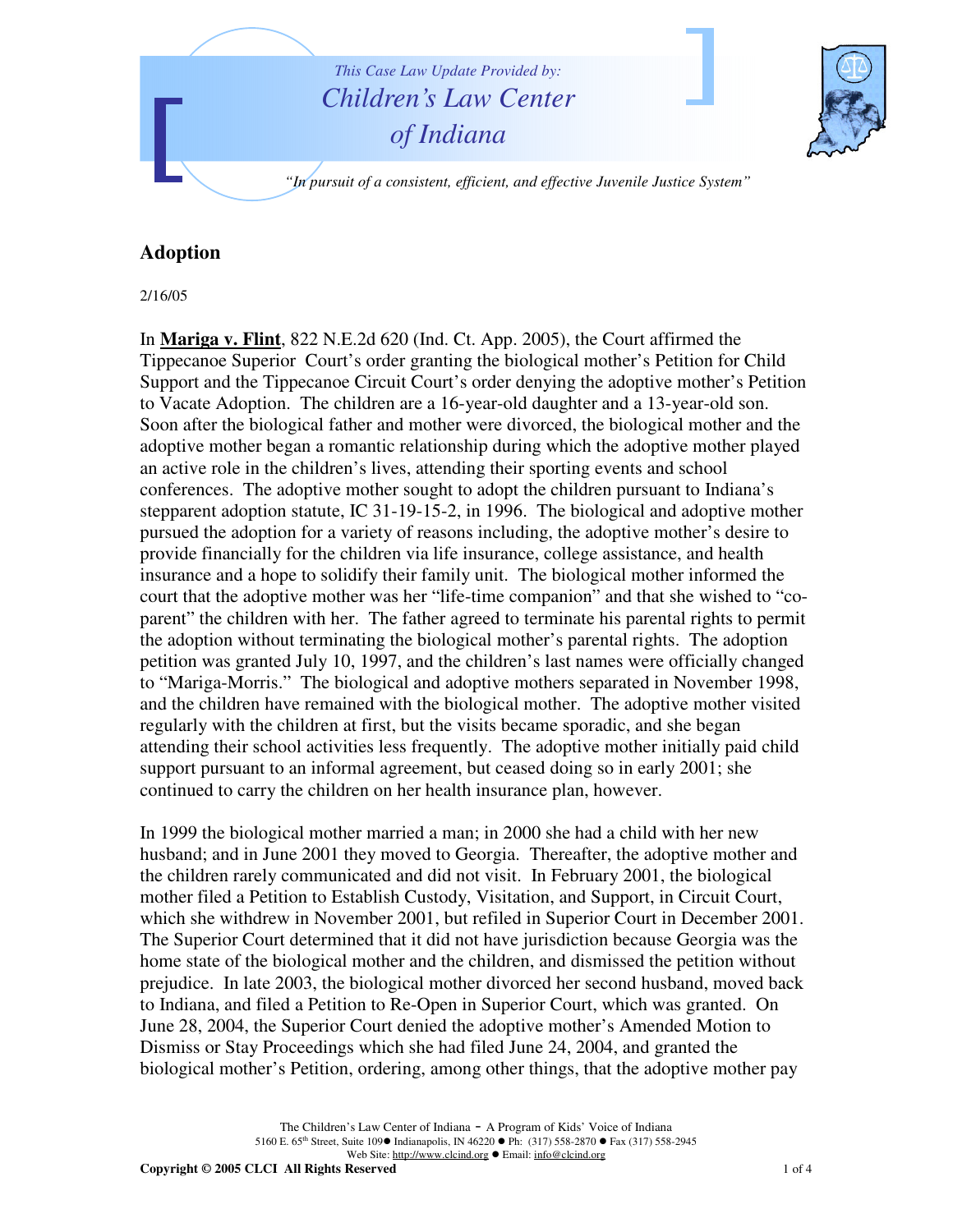child support in the amount of \$290 per week and that she was responsible for 75% of the children's uninsured medical, optical, and dental expenses. On June 25, 2004 the adoptive mother filed an Amended Petition to Vacate Adoption, which was denied by the Circuit Court on September 1, 2004, following a hearing. The adoptive mother appealed the orders of both courts, and the cases were consolidated.

**The Circuit Court did have the statutory authority to grant the adoptive mother's petition to adopt the biological children of her same-sex partner, and it had sufficient evidence to conclude that the adoptive mother and the biological mother were in a committed relationship and intended to form a solid family unit. The adoption was valid and proper. The adoptive mother sought to be a parent, she is one, and the time has come for her to assume those responsibilities.** Id. at 628. The Court noted that it had recently decided several cases that are adverse to the adoptive mother's contention to the contrary including In re Parentage of A.B., 818 N.E.2d 126 (Ind. Ct. App. 2004) and In re Adoption of M.M.G.C., 785 N.E.2d 267 (Ind. Ct. App. 2003). The Court discussed In re Adoption of K.S.P., 804 N.E.2d 1253 (Ind. Ct. App. 2004), in which it held that a same-sex domestic partner may adopt the biological children of her partner without divesting the parental rights of the biological parent. It pointed out that the facts of that case were remarkably similar to this case, and noted that the Court in that case (1) emphasized that "the primary concern in every adoption proceeding is the best interest of the child;" (2) examined the stepparent adoption statute; and (3) concluded that, although a strictly literal reading of the statute might lead to the conclusion that if the adoptive mother's petition were granted it would divest the biological mother of her parental rights, "[i]n light of the purpose and spirit of Indiana's adoption laws, … the legislature could not have intended such a destructive and absurd result." Id. at 1257. Mariga at 625-26.

Also contrary to the adoptive mother's contentions, the Court found it appropriate to apply the holdings of the above-referenced cases retroactively to this case. Id. at 627. It noted that, generally, "pronouncements of common law made in rendering judicial opinions of civil cases have retroactive effect unless such pronouncements impair contracts made or vested rights acquired in reliance on an earlier decision..." Marsh v. Dixon, 707 N.E.2d 998, 1001 (Ind. Ct. App. 1999). The Court pointed out that, here, there was no contract that was impaired, nor did the adoptive mother acquire vested rights in reliance on pre- $K.S.P.$  law of which she might now be divested. Id. at 627-28.

The Court noted that the adoptive mother also seemed to argue that the holding of K.S.P. is improper because it does not require the biological and adoptive parents to prove that they are in a committed relationship and that the only way to ensure that the parents are in a committed relationship is if they are married, which is an impossible hurdle for same-sex partners in the State of Indiana. In response, the Court discussed its recent decision in Morrison v. Sadler, 821 N.E.2d 15 (Ind. Ct. App. 2005) in which it held that IC 31-11-1-1, which expressly limits marriage to opposite-sex couples, was not violative of Indiana's Constitution. The Court also stated that the best interests of children is the overarching concern in the recent decisions on same–sex relationships. Accordingly, the Court declined the adoptive mother's request to alter the course of its recent decisions by

**Copyright © 2005 CLCI All Rights Reserved** 2 of 4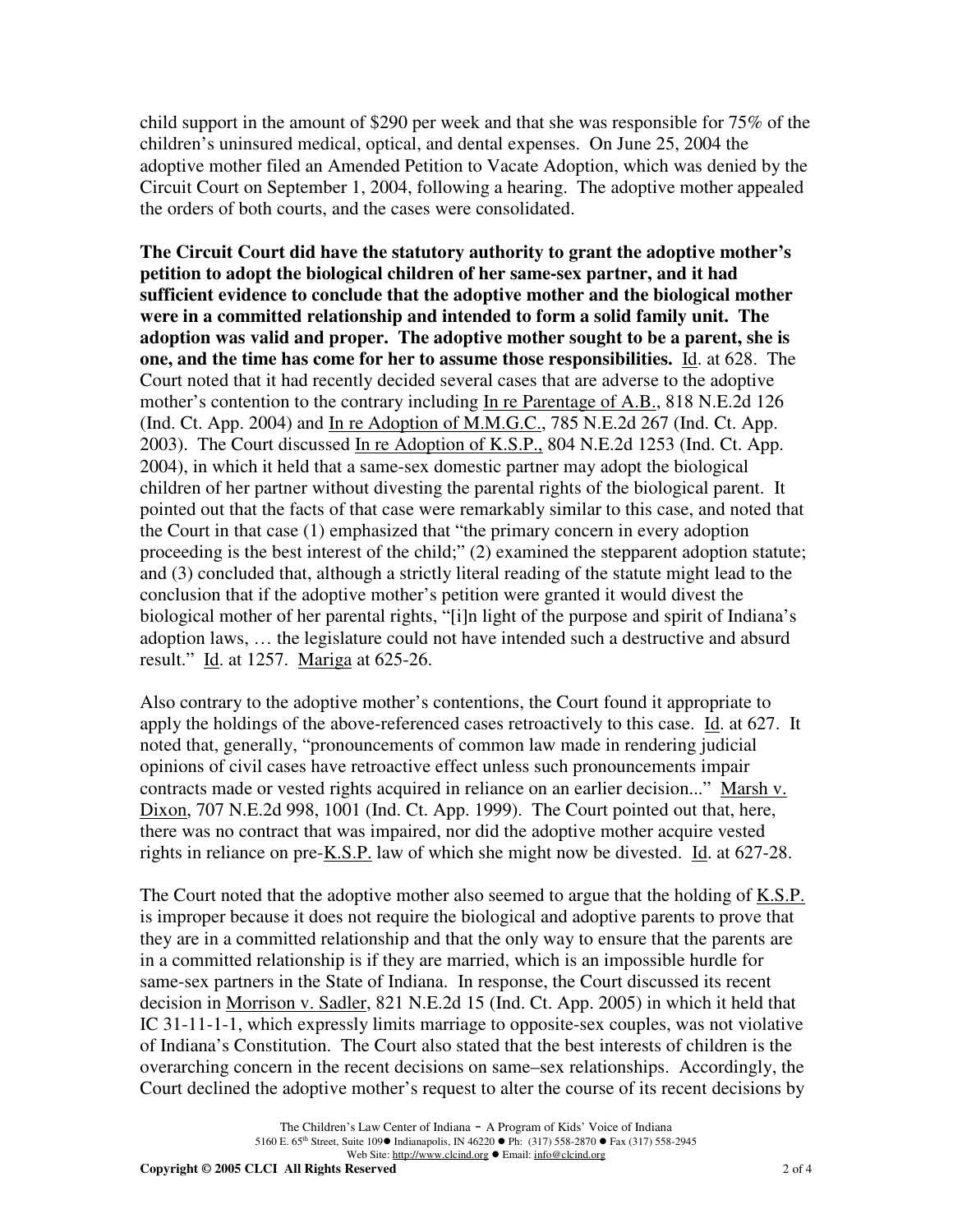directing the focus away from her relationship with her children, and placing the focus upon the relationship of the parents. The Court also noted that nothing, not even a marriage certificate, can provide a court with total assurance that a couple is committed to each other and will remain so forever. As to the adoptive mother's argument that the children no longer wished to see her and were embarrassed when trying to explain that she is their mother's former lesbian lover, the Court responded that she is their parent and has a responsibility to remain in their lives even if her only contribution is financial. Mariga at 627-28.

**There is no evidence that the biological mother made any knowing or reckless material misrepresentations of a past or existing fact to the adoptive mother or to the Circuit Court at the time that the adoptive mother petitioned to adopt the children.** Id. at 629. The adoptive mother contended on appeal that the adoption was invalid because it was procured by fraud in that, allegedly, the biological mother was dishonest when she told the Circuit Court that the adoptive mother was her life-long partner, and that in fact the biological mother is heterosexual, and that she merely desired the financial benefits she and the children would receive if the adoptive mother became the children's adoptive parent. The Court noted that to vacate a decree of adoption based on fraud, there must have been a material misrepresentation of past or existing fact made with knowledge or reckless disregard for the falsity of the statement, and the misrepresentation must have been relied upon to the detriment of the relying party. In re Adoption of T.B., 622 N.E.2d 921, 925 (Ind. 1993). The fact that the relationship of the biological and adoptive mothers deteriorated after the adoption, and that the biological mother may have subsequently rediscovered her heterosexuality, is of no moment in that a claim of fraud cannot be premised upon future conduct.. Mariga at 628-29.

**The Superior Court had subject matter jurisdiction, i.e., jurisdiction over the class of cases, to order the adoptive mother to pay child support. The adoptive mother, by way of the adoption, assumed all of the rights, duties, and obligations of a biological parent and is a legally recognized "parent" to these children in every sense of the word. As a parent, she is obligated pursuant to civil common law and statutory law to help bear the cost of raising these children.** Id. at 631. Our common law and statutory law provided the Superior Court with subject matter jurisdiction to award child support in this case. Our statutes do not predicate the court's jurisdiction upon the status of the parents, as to each other. An adoptive mother is a mother and is liable for support of the adopted children, all of which is completely unaffected by the adoptive mother's status as the former same-sex domestic partner of the other parent. Child support is of the class of cases that Indiana superior courts have statutory jurisdiction to determine. That authority extends to supplemental powers to aid it in determining the difference between the parties and in protecting the welfare and rights of the children involved.. After considering the required statutory factors, a court "may order either parent or both parents to pay any amount reasonable for support of a child." IC 31-16-6-1(a). Moreover, the court must enter a decree in an action for child support when it finds: "(1) that there is a duty to support by the person alleged to have the duty; (2) that the duty to support has not been fulfilled; and (3) that an order should be entered under IC 31-16-6-1." IC 31-16-2-8(a). Mariga at 630-31.

**Copyright © 2005 CLCI All Rights Reserved** 3 of 4